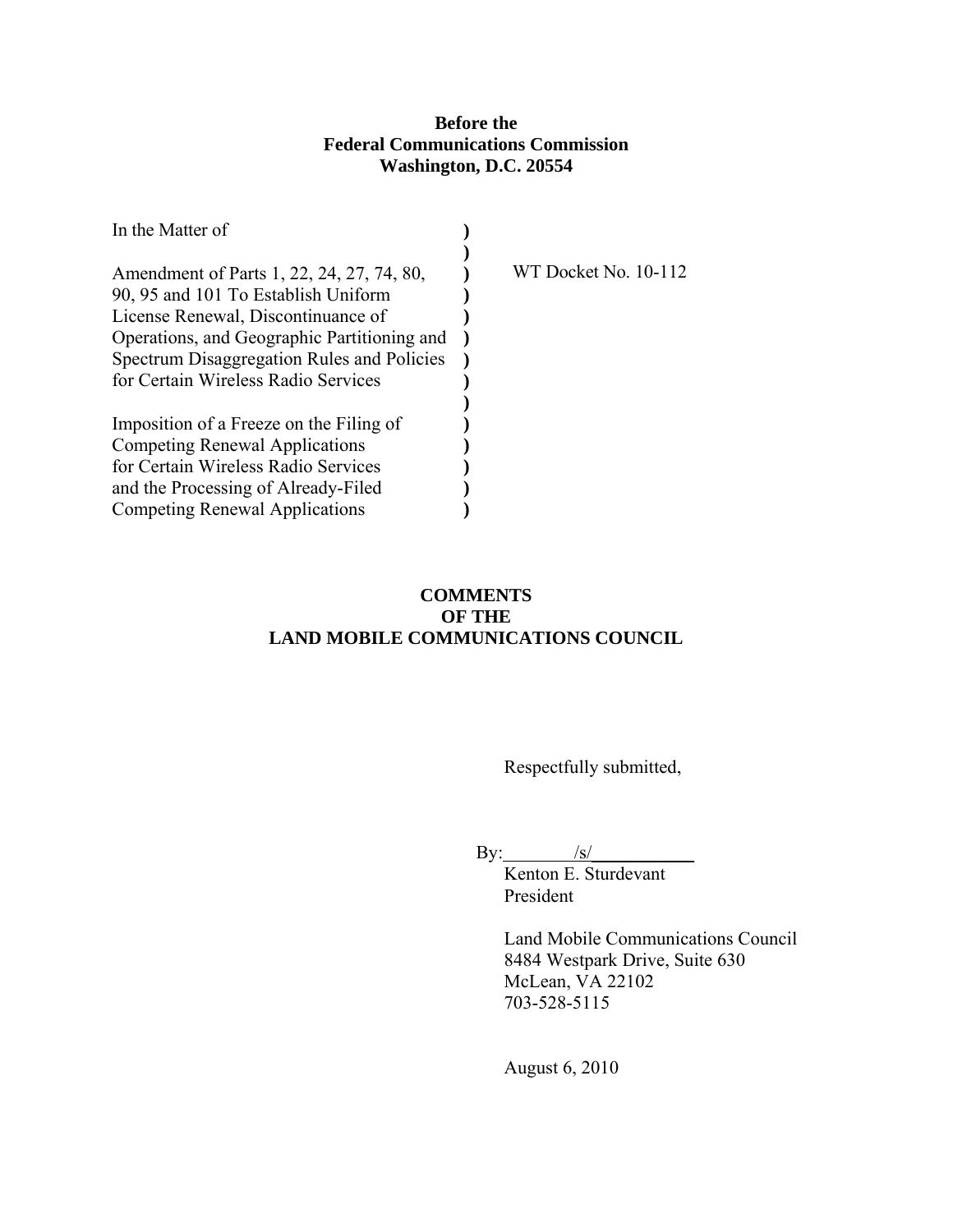# **TABLE OF CONTENTS**

| III. |  |
|------|--|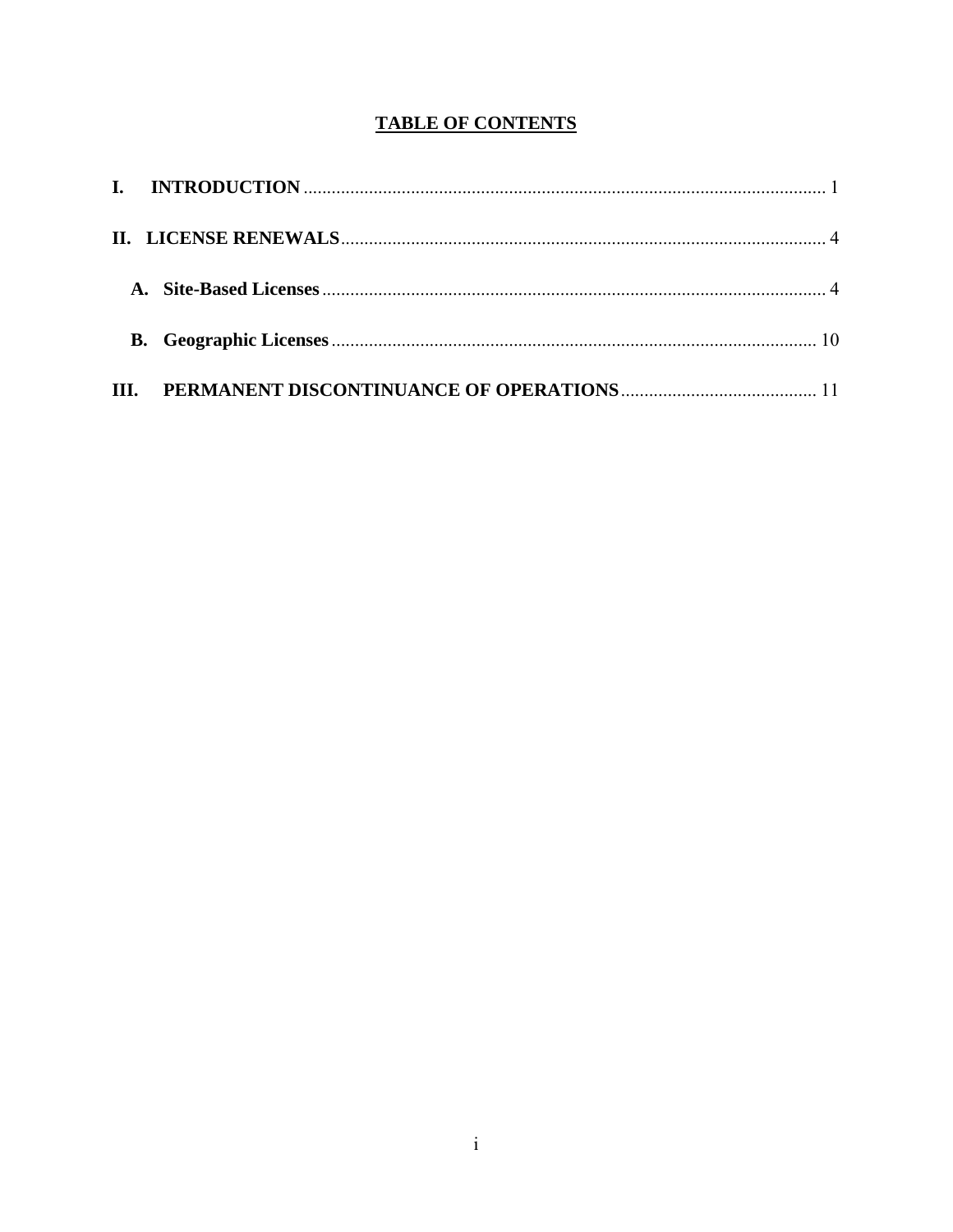#### **SUMMARY**

LMCC strongly supports the certification of continued operation proposed for site-based renewal applications and also recommends that the FCC clarify that it will apply to the Part 90 public safety services along with the services listed in the *Notice*. LMCC recommends against adoption of the proposed regulatory compliance certification, an obligation it considers unduly burdensome for both licensees and the FCC. At a minimum, the FCC needs to clarify inconsistencies between the text of the *NPR* and the proposed rule governing this certification and also provide guidance about how the Commission intends to use the compliance documentation it proposes to require from renewal applicants. Additionally, LMCC agrees with the Commission that there might appropriately be a difference between factors warranting the renewal of a geographic license used to provide commercial third-party service and factors that justify renewing a geographic license used to meet private, internal communications requirements. With regard to discontinuance of operations rules, LMCC supports the FCC's proposed 180-day standard for most wireless services, including the trunked Specialized Mobile Radio Part 90 service, and retention of the current one-year period for all other Part 90 services.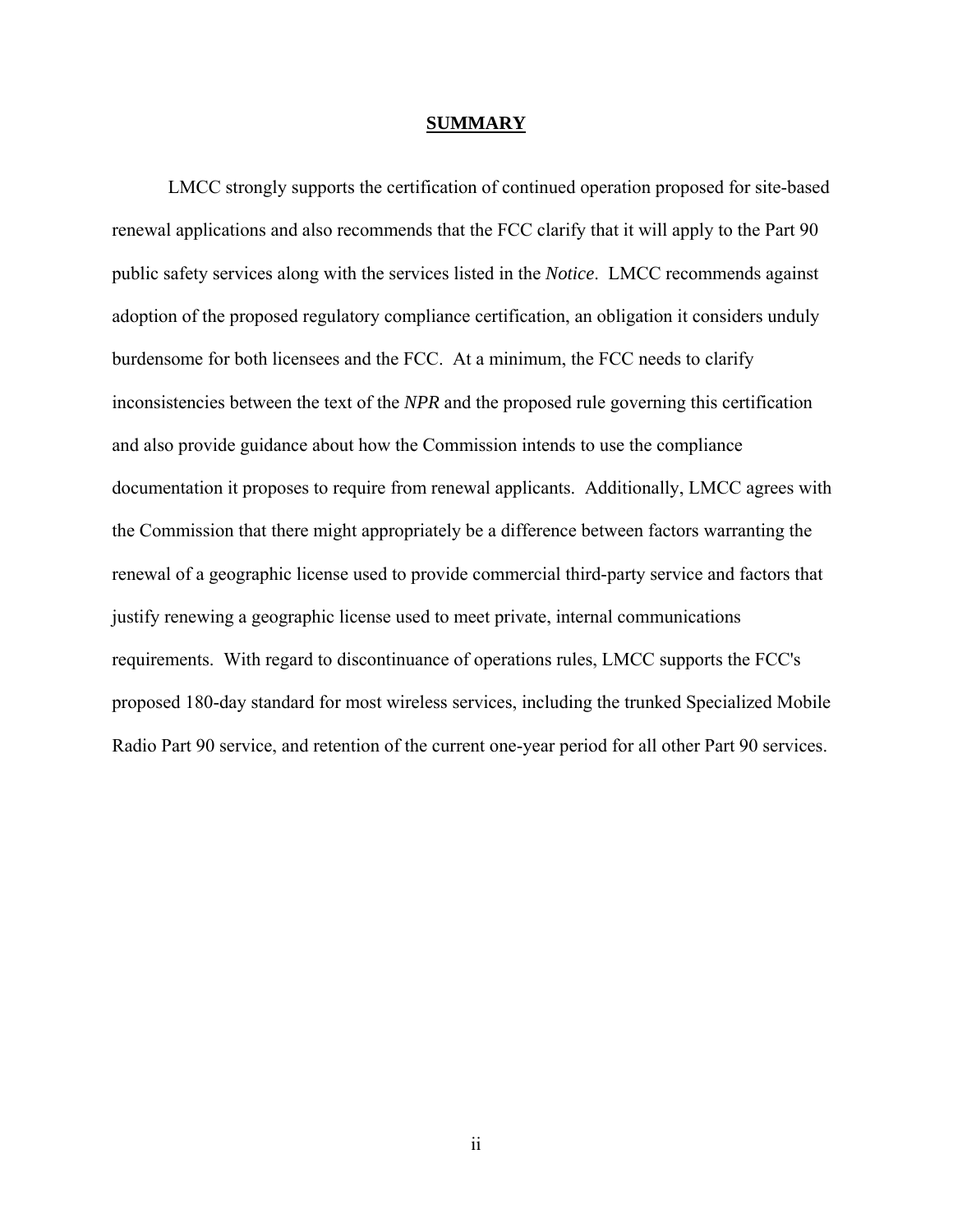## **Before the Federal Communications Commission Washington, D.C. 20554**

<span id="page-3-0"></span>

| In the Matter of                            |                      |
|---------------------------------------------|----------------------|
|                                             |                      |
| Amendment of Parts 1, 22, 24, 27, 74, 80,   | WT Docket No. 10-112 |
| 90, 95 and 101 To Establish Uniform         |                      |
| License Renewal, Discontinuance of          |                      |
| Operations, and Geographic Partitioning and |                      |
| Spectrum Disaggregation Rules and Policies  |                      |
| for Certain Wireless Radio Services         |                      |
|                                             |                      |
| Imposition of a Freeze on the Filing of     |                      |
| <b>Competing Renewal Applications</b>       |                      |
| for Certain Wireless Radio Services         |                      |
| and the Processing of Already-Filed         |                      |
| <b>Competing Renewal Applications</b>       |                      |

# **COMMENTS OF THE LAND MOBILE COMMUNICATIONS COUNCIL**

The Land Mobile Communications Council ("LMCC"), pursuant to Section 1.415 of the Federal Communications Commission ("FCC" or "Commission") Rules, 47 C.F.R. § 1.415, hereby respectfully submits its Comments in the above-captioned proceeding.<sup>[1](#page-3-1)</sup>

## **I. INTRODUCTION**

 $\overline{a}$ 

 LMCC is a non-profit association of organizations representing virtually all users of land mobile radio systems, providers of land mobile services, and manufacturers of land mobile radio equipment. LMCC acts with the consensus, and on behalf of the vast majority of public safety, business, industrial, transportation and private commercial radio users, as well as a diversity of

<span id="page-3-1"></span><sup>1</sup> *Notice of Proposed Rulemaking,* WT Docket No. 10-112, 25 FCC Rcd 6996 (2010) ("*Notice*" or "*NPR*").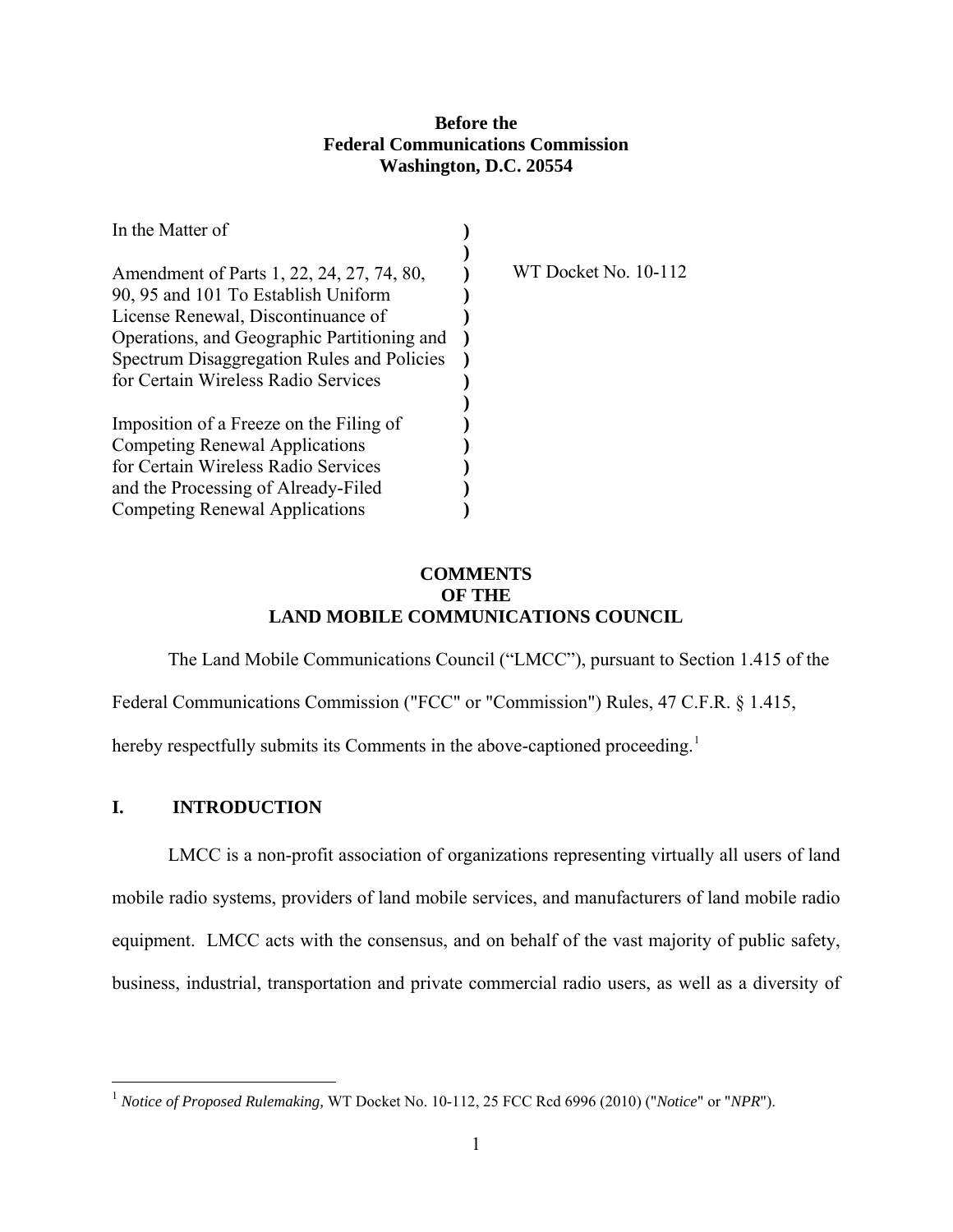land mobile service providers and equipment manufacturers. Membership includes the following

organizations:

- American Association of State Highway and Transportation Officials (AASHTO)
- American Automobile Association (AAA)
- American Petroleum Institute (API)
- Association of American Railroads (AAR)
- Association of Fish and Wildlife Agencies (AFWA)
- Association of Public-Safety Communications Officials-International, Inc. (APCO)
- Aviation Spectrum Resources, Inc. (ASRI)
- Central Station Alarm Association (CSAA)
- Enterprise Wireless Alliance (EWA)
- Forest Industries Telecommunications (FIT)
- Forestry-Conservation Communications Association (FCCA)
- Intelligent Transportation Society of America, Inc. (ITSA)
- International Association of Fire Chiefs (IAFC)
- International Municipal Signal Association (IMSA)
- MRFAC, Inc. (MRFAC)
- National Association of State Foresters (NASF)
- PCIA The Wireless Infrastructure Association (PCIA)
- Telecommunications Industry Association (TIA)
- Utilities Telecom Council (UTC)

The Notice proposes rule changes to harmonize the regulations governing license

renewals and discontinuance of operations for certain wireless services, and also to clarify construction obligations for wireless licenses that have been subject to geographic partititioning or spectrum disaggregation. The goal is to "apply the rules that have worked the best to a larger group of services, and to simplify the regulatory process for licensees."<sup>[2](#page-4-0)</sup>

The members of LMCC represent a significant percentage of the licensees operating

under Part 90 of the FCC's rules. A number of the entities these organizations represent also

hold authorizations in services governed under Parts 22, 80 and 101.<sup>[3](#page-4-1)</sup> Many would be affected

<span id="page-4-0"></span> $\overline{a}$  $^2$  *NPR* at  $\P$  1.

<span id="page-4-1"></span><sup>&</sup>lt;sup>3</sup> Some members of LMCC organizations may hold licenses for Part 22 cellular, Part 24 or Part 27 spectrum, but they would be the rare exception since that spectrum is licensed only by auction for commercial service and in allocations that far exceed the spectrum requirements of the typical LMCC constituent.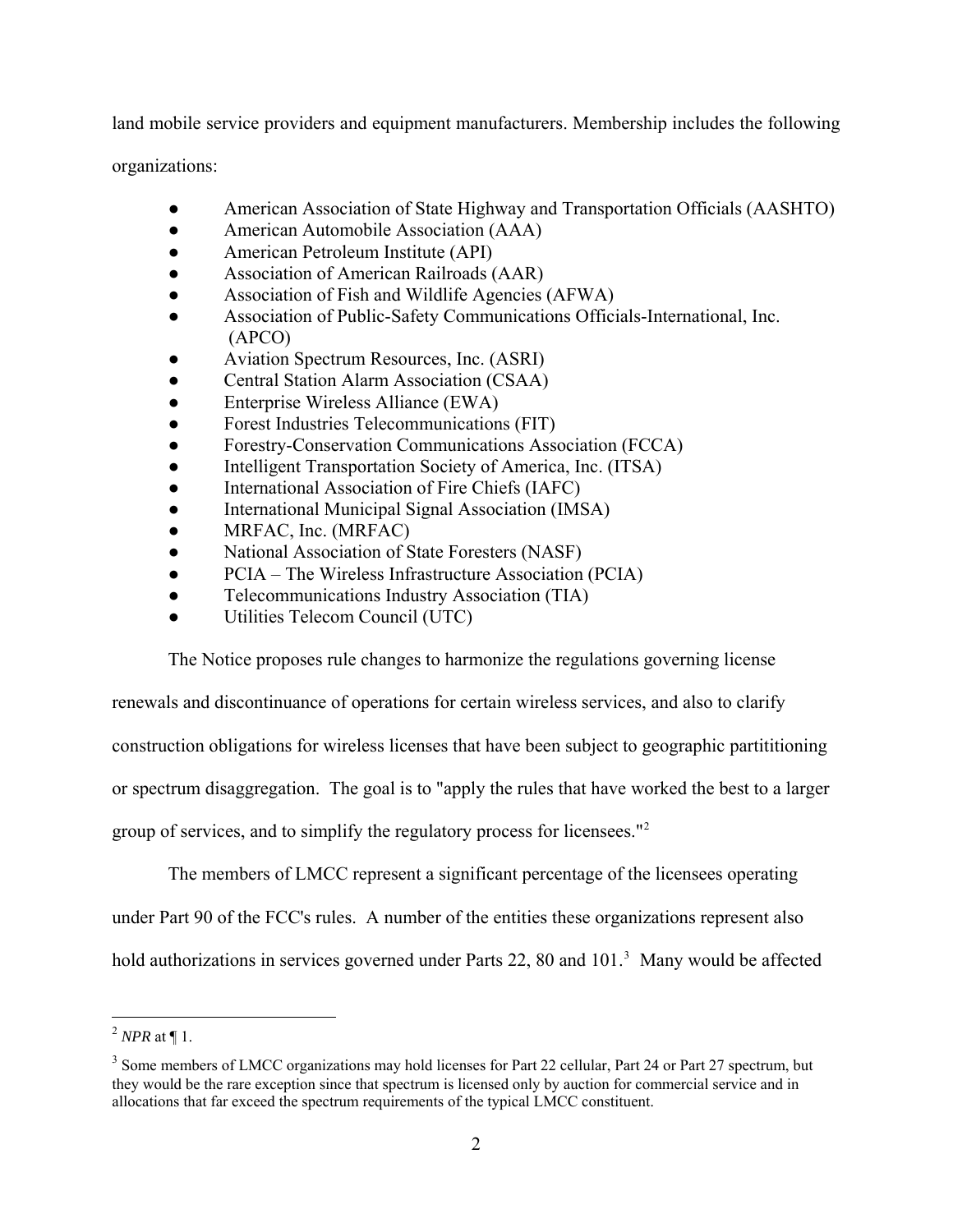by the Notice because they hold either geographic or site-based licenses in services governed under those FCC Rule Parts that are included in the Commission's proposals.<sup>[4](#page-5-0)</sup>

LMCC strongly supports a regulatory framework in which like services are subject to consistent rules, particularly when those rules simplify the regulatory process for licensees. It agrees with the FCC that the current patchwork of regulations in these areas would benefit from clarification and simplification. This is particularly true for licensees that have integrated spectrum from different FCC Rule Parts into a single system.

Therefore, consistent with the FCC's objective, which LMCC shares, LMCC recommends that the FCC either clarify that the certification of continued operation proposed for site-based renewal applications will apply to the Part 90 public safety services along with the services listed in the Notice or expand the scope of the proceeding to include public safety. For the reasons detailed below, LMCC recommends against adoption of the proposed regulatory compliance certification. Additionally, LMCC agrees with the Commission that there might appropriately be a difference between factors warranting the renewal of a geographic license used to provide commercial third-party service and factors that justify renewing a geographic license used to meet private, internal communications requirements. With regard to discontinuance of operations rules, LMCC supports the FCC's proposed 180-day standard for most wireless services, including the trunked Specialized Mobile Radio ("SMR") Part 90 service, and retention of the current one-year period for all other Part 90 services.

<span id="page-5-0"></span><sup>4</sup> *Id*. at ¶¶ 20 and 34.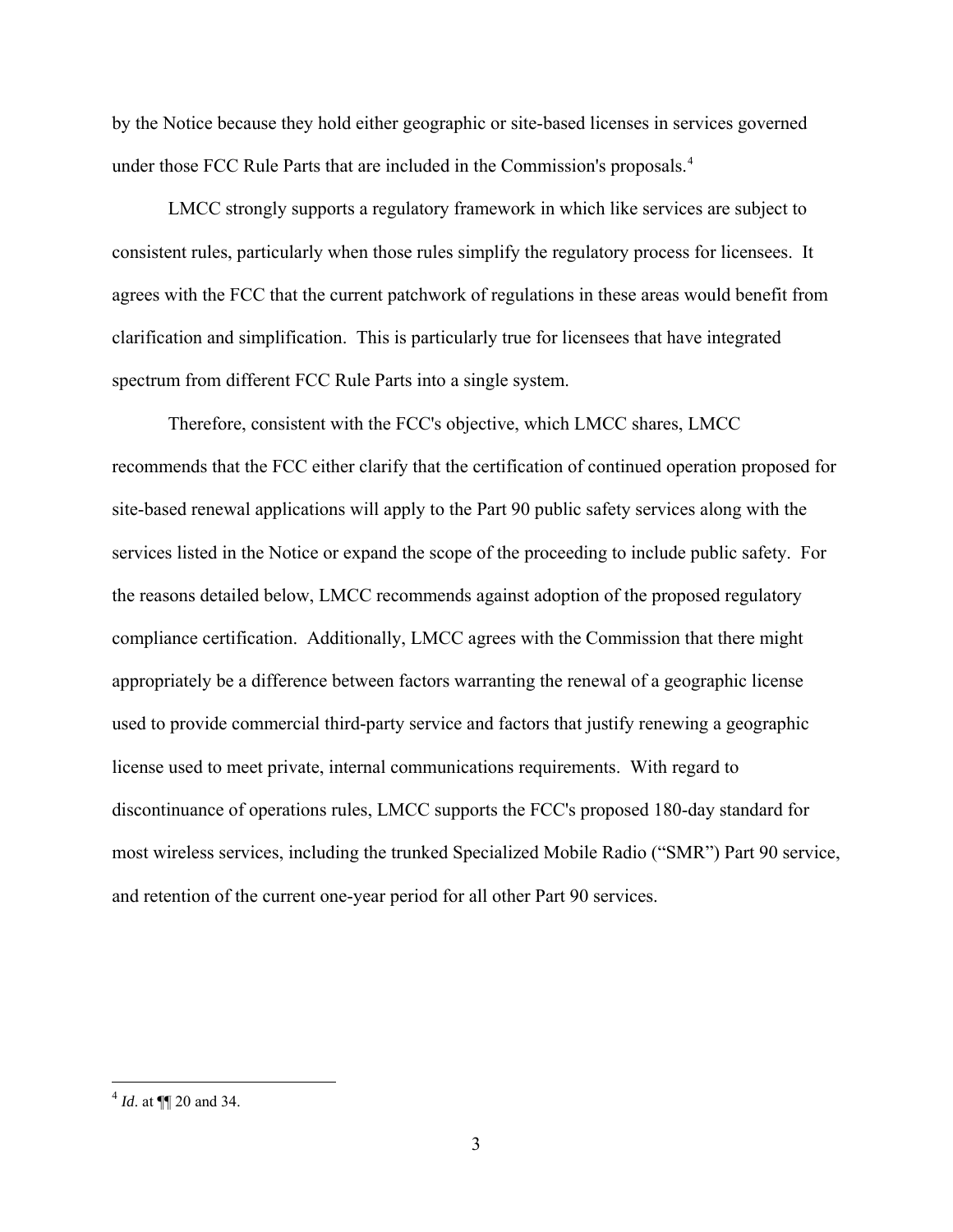#### <span id="page-6-0"></span>**II. LICENSE RENEWALS**

#### **A. Site-Based Licenses**

The great majority of licensees represented within LMCC hold only site-based licenses. Most are in the heavily encumbered Part 90 low-band, VHF and UHF spectrum where licenses are awarded on a first-come, first-served basis and channels typically are shared by multiple parties within a geographic area. Some also hold site-based licenses issued under Parts 22, 80 and 101.

The *NPR* proposes only modest changes to site-based renewal applications with regard to confirmation of their operating status. The Commission seemingly recognizes that the substantial service showings that have become the norm for geographic licenses are not appropriate for this type of license. Holders of site-based licenses must deploy the specific frequency(s) for which they are licensed at the transmitter location(s) identified on their authorization and are not permitted to operate on other frequencies or at other locations without modifying their licenses. The only service they can provide (if licensed as commercial operators) or utilize (if operating private internal systems) is defined precisely by the technical parameters of their licenses. No further information about their operations is needed.

The *Notice* proposes to require a certification that the renewal applicant is continuing to operate consistent with the terms of its authorization or with its most recent construction notification if such a notification is required. LMCC strongly endorses the inclusion of this affirmative certification in site-based renewal filings. While the act of filing for license renewal implicitly certifies to the FCC that the authorization for the station has not canceled automatically in accordance with the applicable discontinuance of operations rule, requiring an

4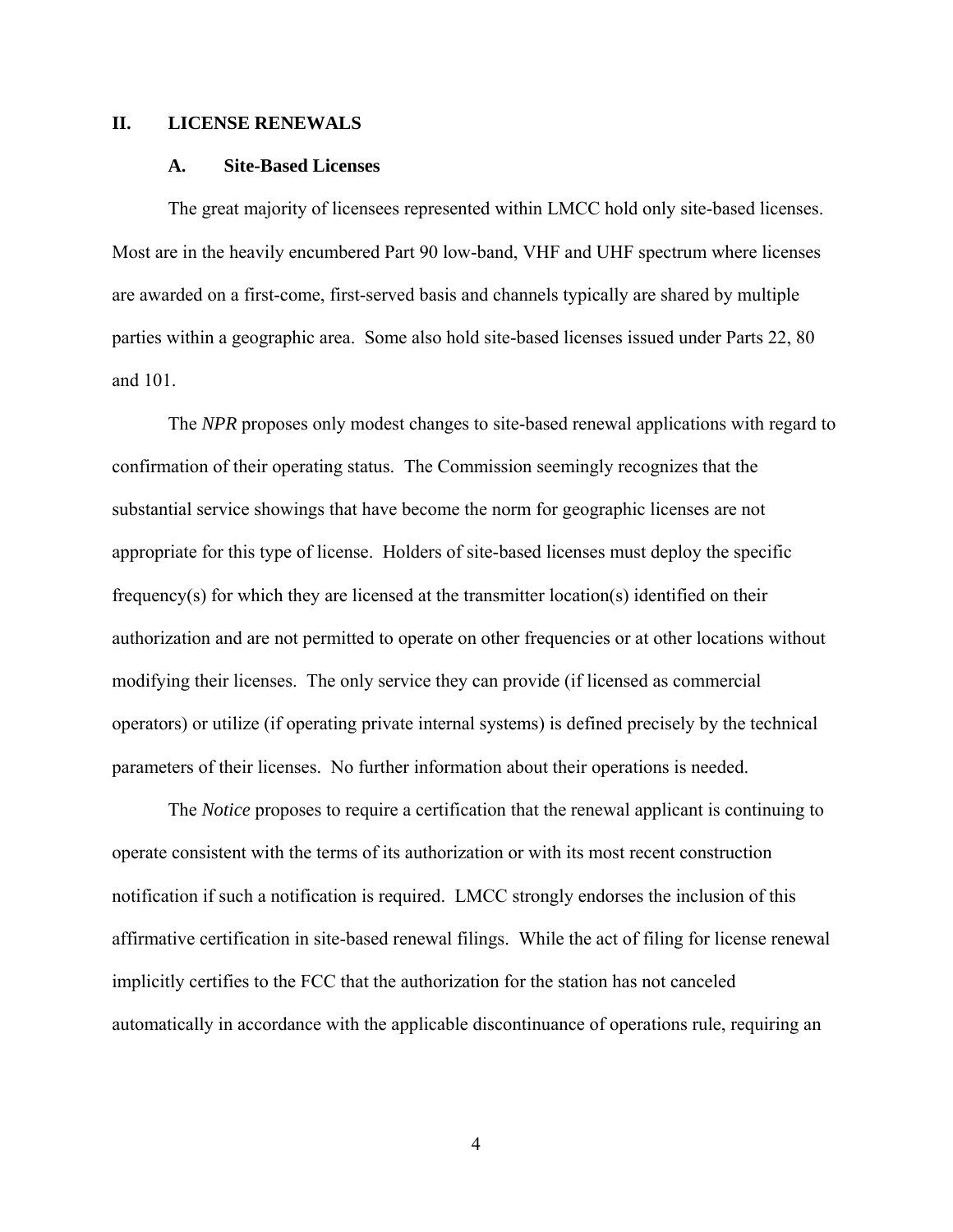affirmative certification to that effect will be a potent reminder to licensees that only valid station licenses are eligible for renewal.

Although the *NPR* does not identify Part 90 public safety services as those to which this proposed rule would apply, LMCC encourages the FCC to clarify that public safety licensees will be required to submit this certification as well. This is not a substantive rule change that would require notice under the Administrative Procedures Act, since only valid licenses qualify for renewal in any event. The certification requirement does not alter the underlying obligation, only the manner in which applicants are required to demonstrate their conformance with it. Applying it to all Part 90 services would be consistent with the FCC's goal of promoting uniformity among like services, would simplify the regulatory process and would eliminate any confusion about whether there are different obligations for public safety entities that operate on Part 90 spectrum designated for public safety use versus those that operate on Industrial/Business Radio Pool spectrum obtained under inter-category sharing provisions. LMCC urges the FCC to confirm that the affirmative certification regarding the operational status of the station being renewed is applicable to public safety services as well as those listed in the *Notice*. [5](#page-7-0)

The second certification is more troubling.<sup>[6](#page-7-1)</sup> The FCC proposes to require applicants to make a "regulatory compliance demonstration"[7](#page-7-2) that the *NPR* describes as including the following:

…copies of all FCC orders finding a violation or an apparent violation of the Communications Act or any FCC rule or policy by the licensee, an entity that

<span id="page-7-0"></span> $<sup>5</sup>$  This certification is particularly important since the FCC has adopted ten-year, rather than five-year, license terms.</sup>

<span id="page-7-1"></span> $6$  The regulatory compliance certification is proposed for both site-based and geographic licensees.

<span id="page-7-2"></span><sup>&</sup>lt;sup>7</sup> The *Notice* suggests that this information is required already. "This list [of factors justifying a renewal expectancy] does not include the near universal requirement that an applicant provide copies of all FCC orders finding the licensee to have violated the Act or any FCC rule or policy and a list of any pending proceedings relating to such matters involving the licensee." *Id.* at n. 74. LMCC is unaware of any such requirement and does not believe that wireless licensees typically, if ever, submit that information with their renewal applications.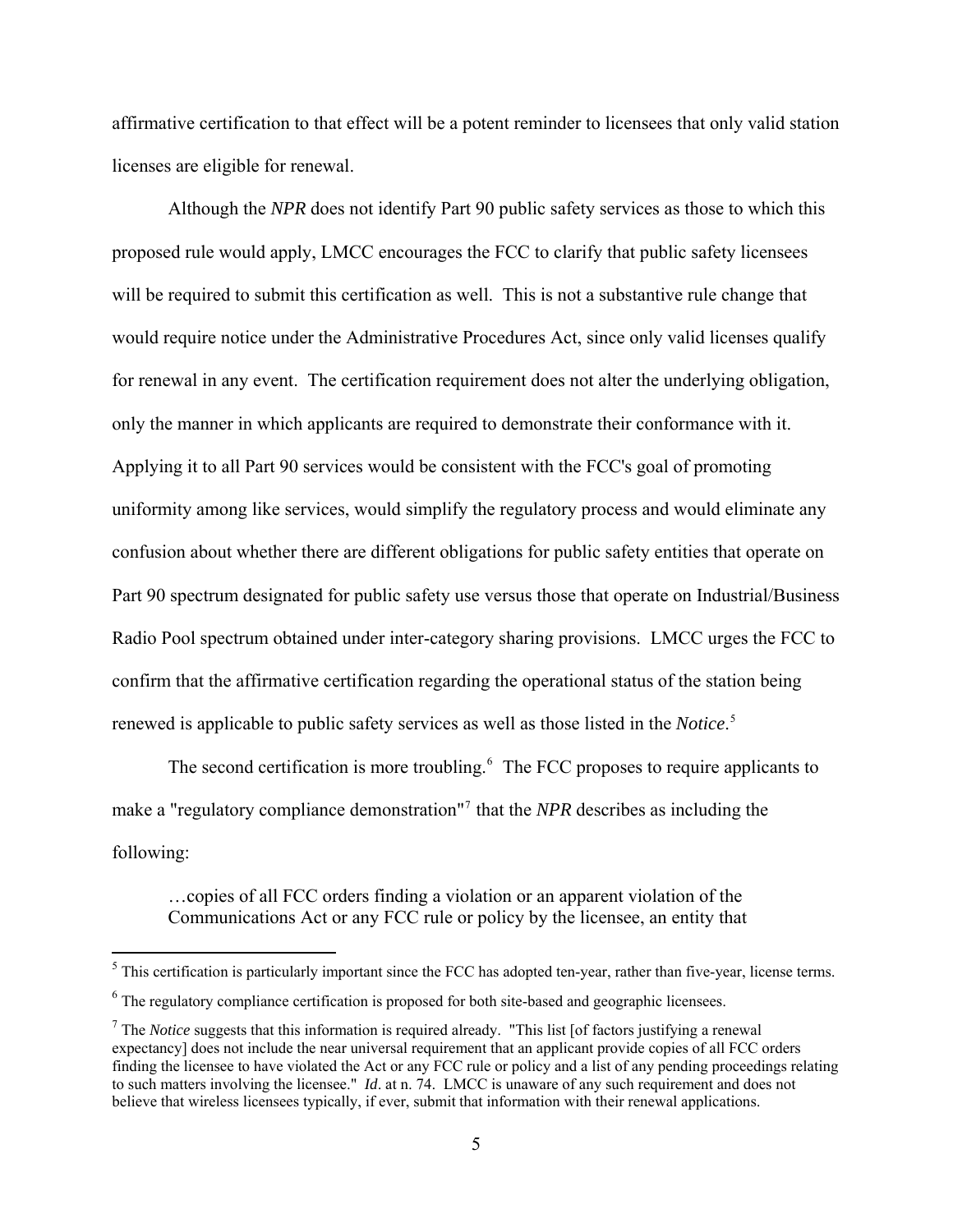owns or controls the licensee, an entity that is owned or controlled by the licensee, or an entity that is under common control with the licensee (whether or not such an order relates specifically to the license for which renewal is sought). The disclosure requirement would apply to all orders finding such violations during the license term for which renewal is sought, including orders that are, or could be, the subject of administrative or judicial review.<sup>[8](#page-8-0)</sup>

Proposed Rule Section 1.949(e), *Regulatory Compliance Demonstration*, describes the

certification somewhat differently:

An applicant for renewal of an authorization in the Wireless Radio Services identified in paragraphs (c) and (d) of this section must make a Regulatory Compliance Demonstration as a condition of renewal. A Regulatory Compliance Demonstration must include:

(1) A copy of each FCC order and letter ruling, which may or may not have been assigned a delegated authority number, finding a violation of the Communications Act or any FCC rule or policy by the applicant, an entity that owns or controls the applicant, an entity that is owned or controlled by the applicant, an entity that is under common control with the applicant, or an affiliate of the applicant (whether or not such an order or letter ruling relates specifically to the license for which renewal is sought); and

(2) A list of any pending petitions to deny any application filed by the applicant, an entity that owns or controls the applicant, an entity that is owned or controlled by the applicant, an entity that is under common control with the applicant, or an affiliate of the applicant (whether or not the petition to deny relates specifically to the license for which renewal is sought).

Putting aside the question of why the FCC would require renewal applicants to submit

documentation that already is in the Commission's possession, it is essential that the FCC clarify

certain discrepancies between the certification outlined in the text of the *NPR* and the proposed

rule and also clarify the purpose of requiring this information at license renewal.

Specifically, the proposed rule, as opposed to the text of the Notice, does not require

copies of FCC orders finding an "apparent" violation of the Act or the FCC rules. The rule

requires that renewal applicants identify only those instances where there has been a finding by

<span id="page-8-0"></span><sup>8</sup> *NPR* at ¶ 38.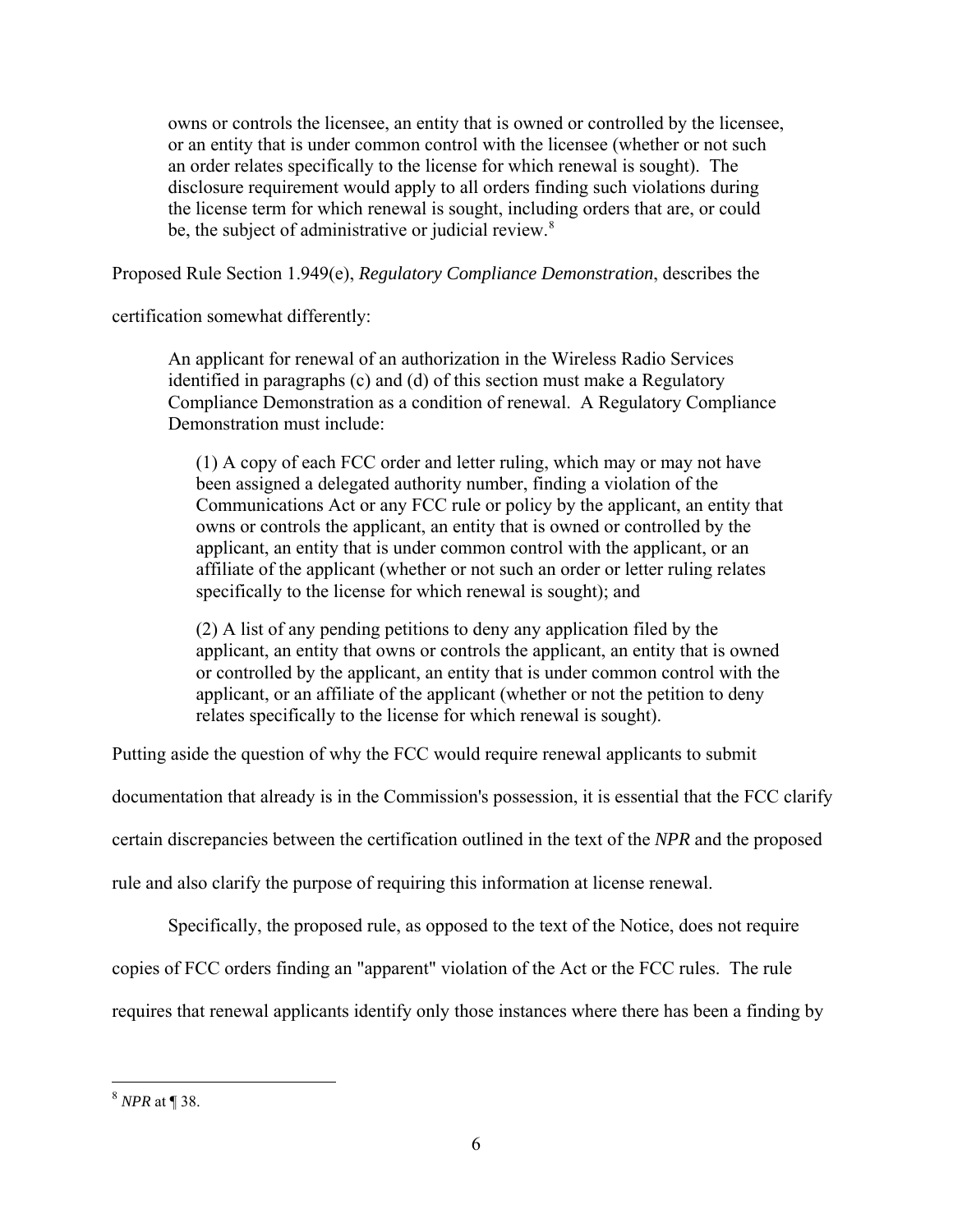the FCC that a violation occurred.<sup>[9](#page-9-0)</sup> LMCC believes this distinction is mandated by Section 504(c) of the Communications Act, which specifies that a notice of apparent liability "shall not be used, in any other proceeding before the Commission, to the prejudice of the person to whom such notice was issued, unless (i) the forfeiture has been paid, or (ii) a court of competent jurisdiction has ordered payment of such forfeiture, and such order has become final."<sup>[10](#page-9-1)</sup> Since the FCC intends to use the information in the Regulatory Compliance Demonstration to determine whether or not a renewal application should be granted,  $\frac{1}{1}$  a refusal to grant the renewal based, even in part, on a notice of apparent liability, by definition, would be prejudicial to the applicant and cannot be part of a regulatory compliance showing. The Commission should clarify that no such information will be required.

LMCC also is concerned about the requirement in the proposed rule that renewal applicants include a list of pending petitions to deny any applications related to the renewing entity. This is not addressed in the *NPR* and, in LMCC's opinion, creates an unnecessary burden on applicants and the FCC, as well as an inducement for parties to file such pleadings.

Many Petitions to Deny have nothing whatsoever to do with a licensee's propensity to violate FCC rules, at least in the Part 90 services.<sup>[12](#page-9-3)</sup> Rather, they relate to issues about whether a

<span id="page-9-0"></span><sup>&</sup>lt;sup>9</sup> This inconsistency is repeated in Appendix B, Initial Regulatory Flexibility Analysis. Contrary to the language of the proposed rule itself, the Initial Regulatory Flexibility Analysis takes its cue from the text of the *NPR* and states, "The Commission also proposes that a renewal applicant must provide a list of any pending FCC proceedings or investigations that relate to a potential violation…." *NPR,* Appendix B at ¶15*.*

<span id="page-9-1"></span> $10$  47 U.S.C. § 504(c).

<span id="page-9-2"></span> $11$  Proposed Rule Section 1.949(h) states that if the FCC or the Wireless Telecommunications Bureau finds that an applicant's "Regulatory Compliance Certification under paragraph (f) of this section is insufficient, its renewal application will be denied…." There is no explanation of what "insufficient" might mean in this very critical context.

<span id="page-9-3"></span><sup>&</sup>lt;sup>12</sup> In fact, neither the Communications Act of 1934, as amended, 47 U.S.C. §§309(a), (b), (d), nor the FCC Rules provide for the filing of Petitions to Deny against Private Land Mobile Radio Service ("PLMRS") licensees, the regulatory status of most, but not all, Part 90 licensees. Nonetheless, the Commission historically has accepted functionally equivalent pleadings submitted under FCC Rule Section 1.41, 47 C.F.R. §1.41, as informal requests for Commission action, some of which nonetheless are captioned as Petitions to Deny.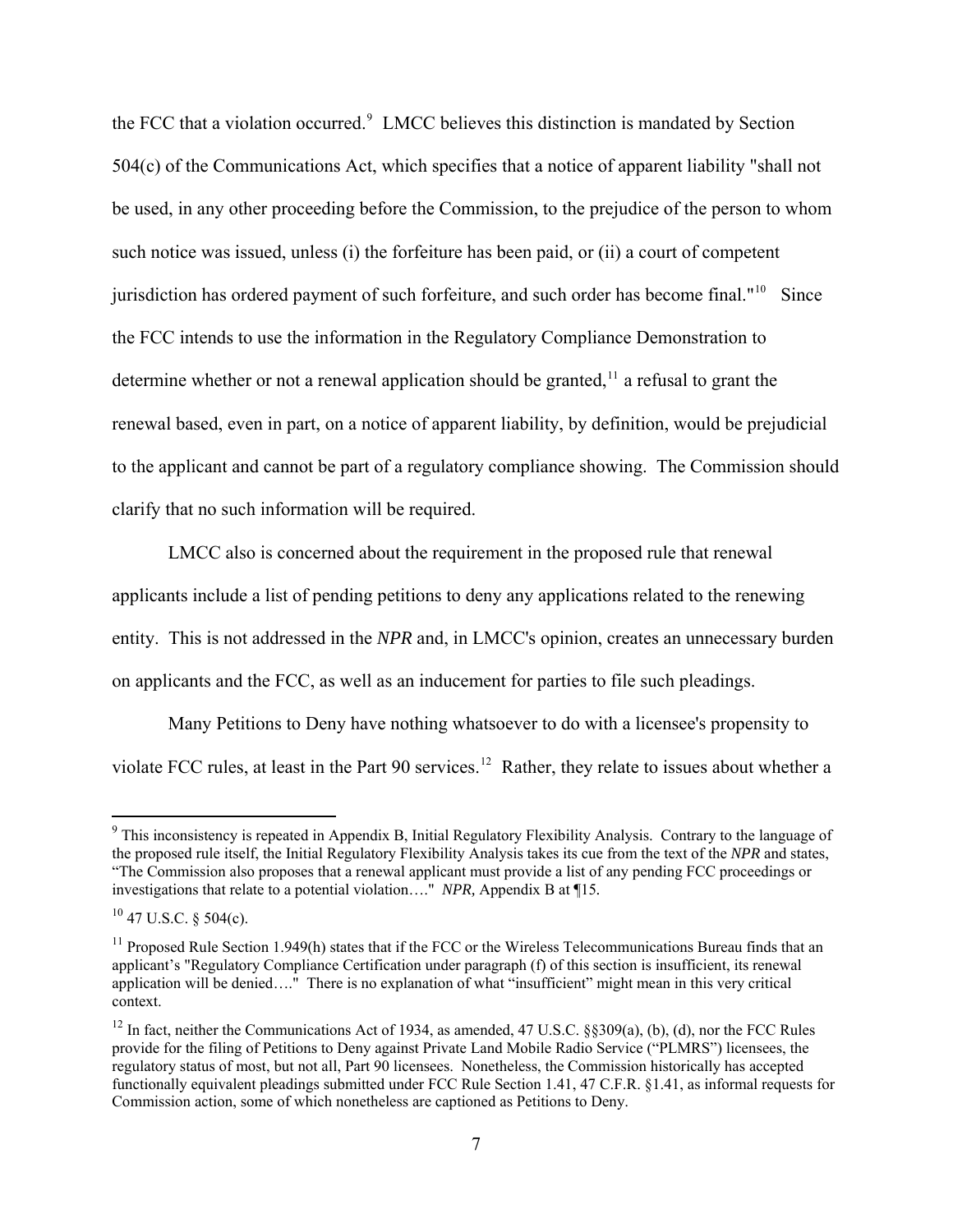third party frequency coordination was performed correctly and/or whether the FCC's technical requirements all have been satisfied. These are not issues that would give rise to licensee qualification concerns.

Moreover, the Commission is all too familiar with both "strike" and "greenmail" filings, pleadings submitted for purely obstructive purposes or in the hope of being compensated to withdraw an objection.<sup>[13](#page-10-0)</sup> While there are regulations in place that are intended to deter such activities, it seems inevitable that the number of Petitions and similar pleadings will increase if disclosure becomes a mandatory element in each renewal application. It must be assumed that the Commission will consider any and all such pleadings in its evaluation of whether or not to renew an authorization, since otherwise there would be no purpose in requiring that they be identified. The fact that such a filing will create a degree of uncertainty about the prospect of license renewal, even the renewal of an entirely unrelated authorization and irrespective of the merits of the Petition, sends a wrong message to those inclined to abuse the FCC's processes.

LMCC also believes that the FCC underestimates the burden that these obligations will impose on applicants and the FCC itself. Some Part 90 licensees hold hundreds or even thousands of site-based licenses. There are retail establishments that have licensed facilities all over the country. Some of these locations undoubtedly will receive FCC violation orders for relatively minor, easily corrected technical problems. Yet under this proposal, all such violations that have occurred over a ten-year period – plus any Petitions to Deny – will need to be included with each application to renew the license for each and every facility. The FCC then will need to review and consider the significance of each of these documents, even if entirely unrelated to the system whose renewal is sought.

<u>.</u>

<span id="page-10-0"></span><sup>13 47</sup> C.F.R. §1.935.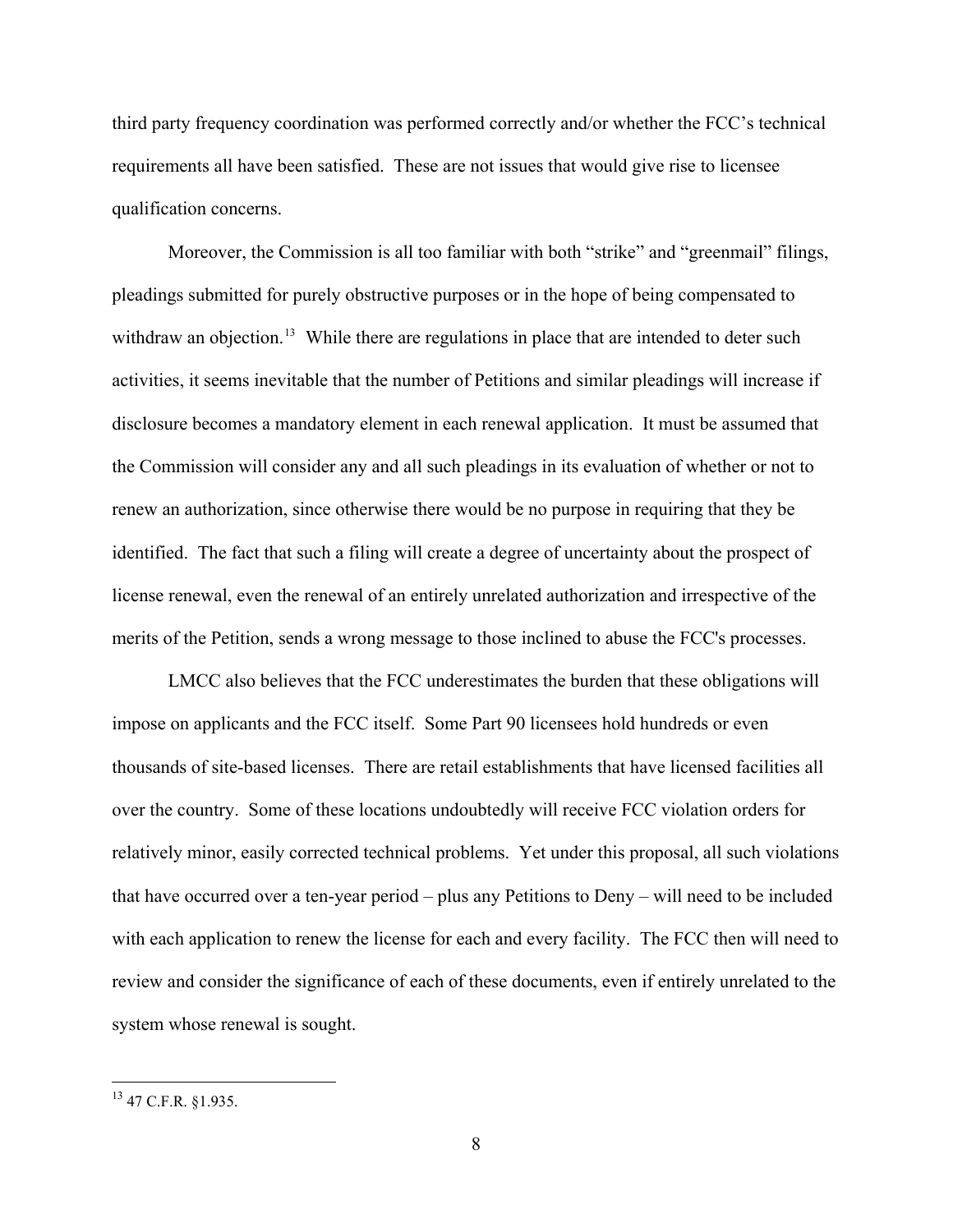This leads to the larger issue about the FCC's proposed regulatory compliance disclosure.<sup>[14](#page-11-0)</sup> It is unclear how the Commission plans to use the information it is requesting. Does it intend to adopt a policy whereby licenses that are being operated entirely in accordance with the terms of the authorization and the FCC rules nonetheless are not renewed based on a finding that the compliance information disclosed means that continued operation would be inconsistent with the public interest, convenience and necessity? Will such determinations be made even absent a finding that the applicant does not possess the character qualifications to hold an FCC authorization, subsequent to the hearing mandated by the Communications Act? If so, then the Commission must clarify at the outset what findings outside of fundamental character deficiencies confirmed in a hearing would cause it to deny a license renewal. Does the FCC intend to attribute different weights to different violations and Petitions and establish a cumulative benchmark figure that would trigger non-renewal? Will those weights and that benchmark be made publicly available? Alternatively, will the Commission make an individualized decision on each renewal application without reference to a regulatory compliance formula of some sort? Has the FCC calculated what resources will be required to conduct these license renewals and how this will affect application processing time?

LMCC believes the regulatory compliance certification proposal should be rejected. If the FCC is concerned that it is renewing licenses for entities that have exhibited a pattern of FCC violations or about which issues have been raised in Petitions to Deny that warrant investigation of the entity's qualifications to hold FCC licenses, there is a well-established process in place whereby the FCC can take action on such matters.

<span id="page-11-0"></span><sup>14</sup> PCIA recommends that the Commission treat such pending Commission actions going forward as it always has in the past, with the only differentiation now being a licensee's responsibility to affirmatively notify the Commission personnel responsible for license renewals of items that may be pending before other Commission personnel.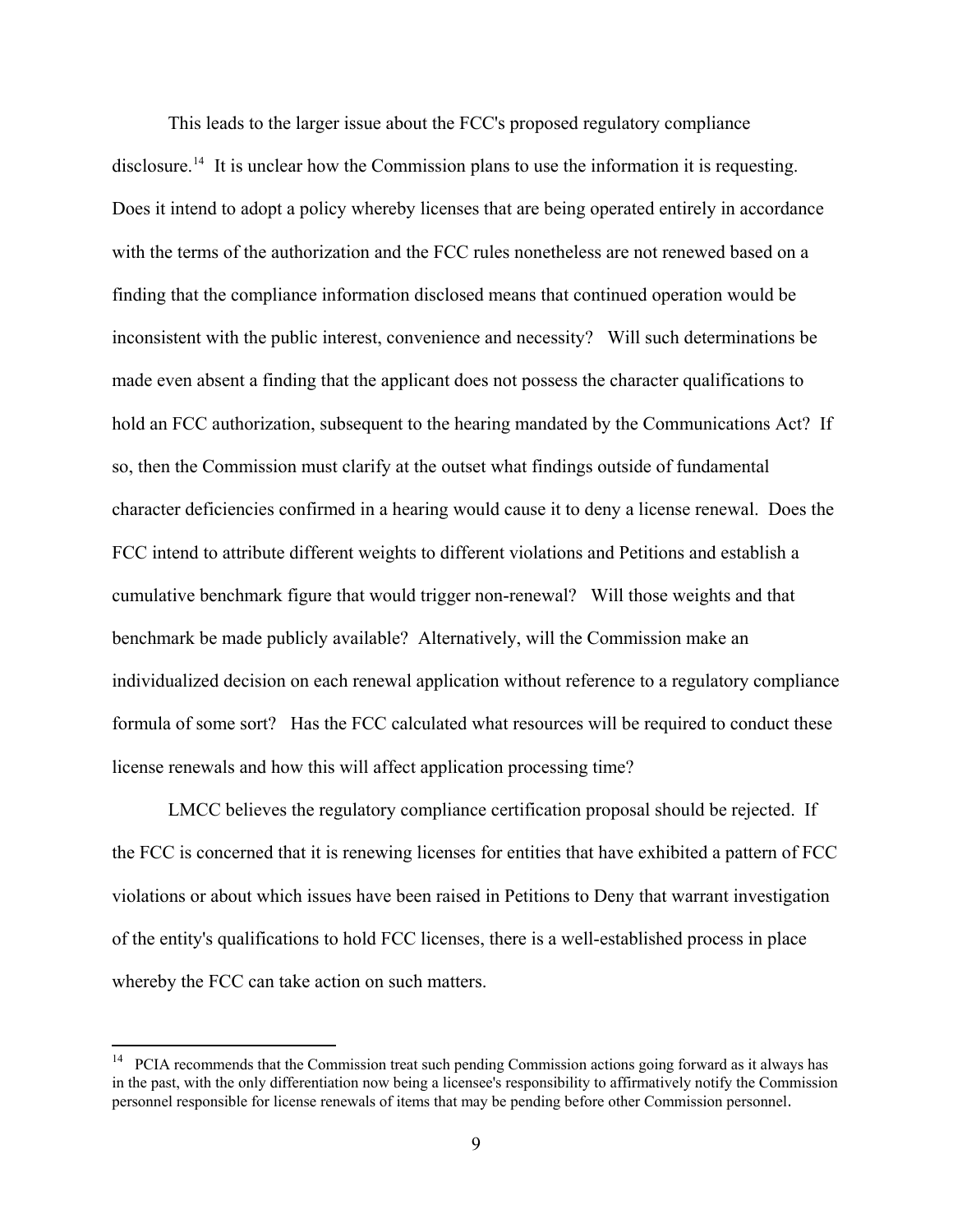#### **B. Geographic Licenses**

<span id="page-12-0"></span>As detailed in the *Notice*, the current rules governing geographic license renewals vary widely from wireless service to wireless service. LMCC supports the FCC's desire to harmonize those requirements and to adopt standards that will ensure spectrum is being used productively.

In the *Notice,* the FCC explains its intention to distinguish between the substantial service showings that are used to demonstrate system coverage, typically at defined benchmarks during the license term, and the documentation needed to support license renewal. (To avoid confusion, the FCC now calls the latter a "renewal showing.") Specifically, the FCC has stated that it proposes to adopt renewal requirements similar to those applicable to the 700 MHz Commercial Service Bands, a showing that is defined in the *NPR* and which is significantly more detailed than the showings applicable to many other wireless services.

LMCC takes no position on whether the model proposed by the FCC is generally appropriate for geographic licenses. However, it does encourage the FCC to provide as much clarity as possible with regard to the information needed to warrant license renewal, since uncertainty not only puts licensees in an unfair position, but has a chilling effect on the marketplace. LMCC notes that different renewal information is described in paragraphs 17 and 27 and proposed Rule Section 1.949(c). Whatever rules ultimately are adopted should be spelled out in sufficient detail to provide a reasonable level of predictability as to an entity's renewal expectancy.

LMCC does agree that factors other than those described in the *Notice* should be applied when a geographic license is used to satisfy a licensee's private, internal communications requirements. The *NPR* factors are designed to ensure that commercial operators who have acquired significant amounts of spectrum, often 5 to 10 MHz, over large geographic areas do not

10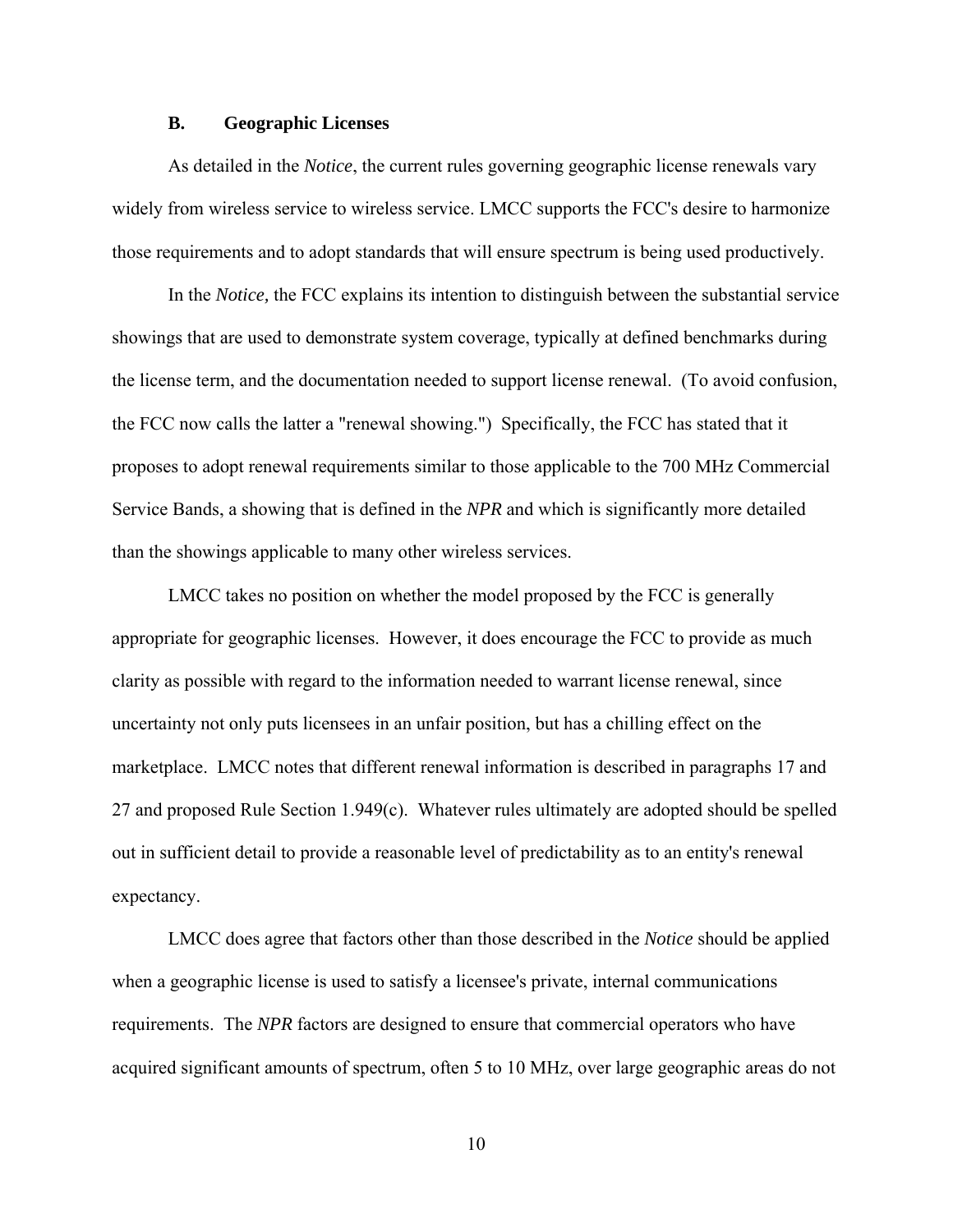<span id="page-13-0"></span>confine their service offerings to the most densely populated portions of those areas. The renewal requirements encourage them to move beyond these most lucrative markets so that service is provided even in more rural communities.

By contrast, licensees of private internal systems have clearly defined areas in which they conduct their businesses that require communications capabilities. Since they do not use spectrum to provide commercial service, they do not monetize their holdings in the same way as a commercial operator and have no motivation to restrict service to more populated markets within the geographic license. They build where they need to build to serve their own requirements and their renewal showing requirement should reflect this fundamental difference. Private internal licensees that have satisfied the applicable build-out requirement should only need to certify continued operation in accordance with their previous construction notification to justify renewal of a geographic license.

#### **III. PERMANENT DISCONTINUANCE OF OPERATIONS**

As with license renewals, the *NPR* proposes to standardize the rules governing permanent discontinuance of operations in the identified wireless services for both site-based and geographic licenses. The current rules vary significantly, with some services subject to as brief a period as 30 days, while others have a 90-day provision and still other services have no specific time period at all. Since the permanent discontinuance of service triggers automatic license cancellation, it is imperative that these regulations be clear and preferable that they be consistent.

LMCC endorses the proposed 180-day discontinuance rule for most wireless services*.* A period of 180 days provides a reasonable balance between ensuring that spectrum remains in productive use, while recognizing that there are circumstances that dictate limited periods of service discontinuance. Adopting a uniform period also will simplify regulatory obligations for

11